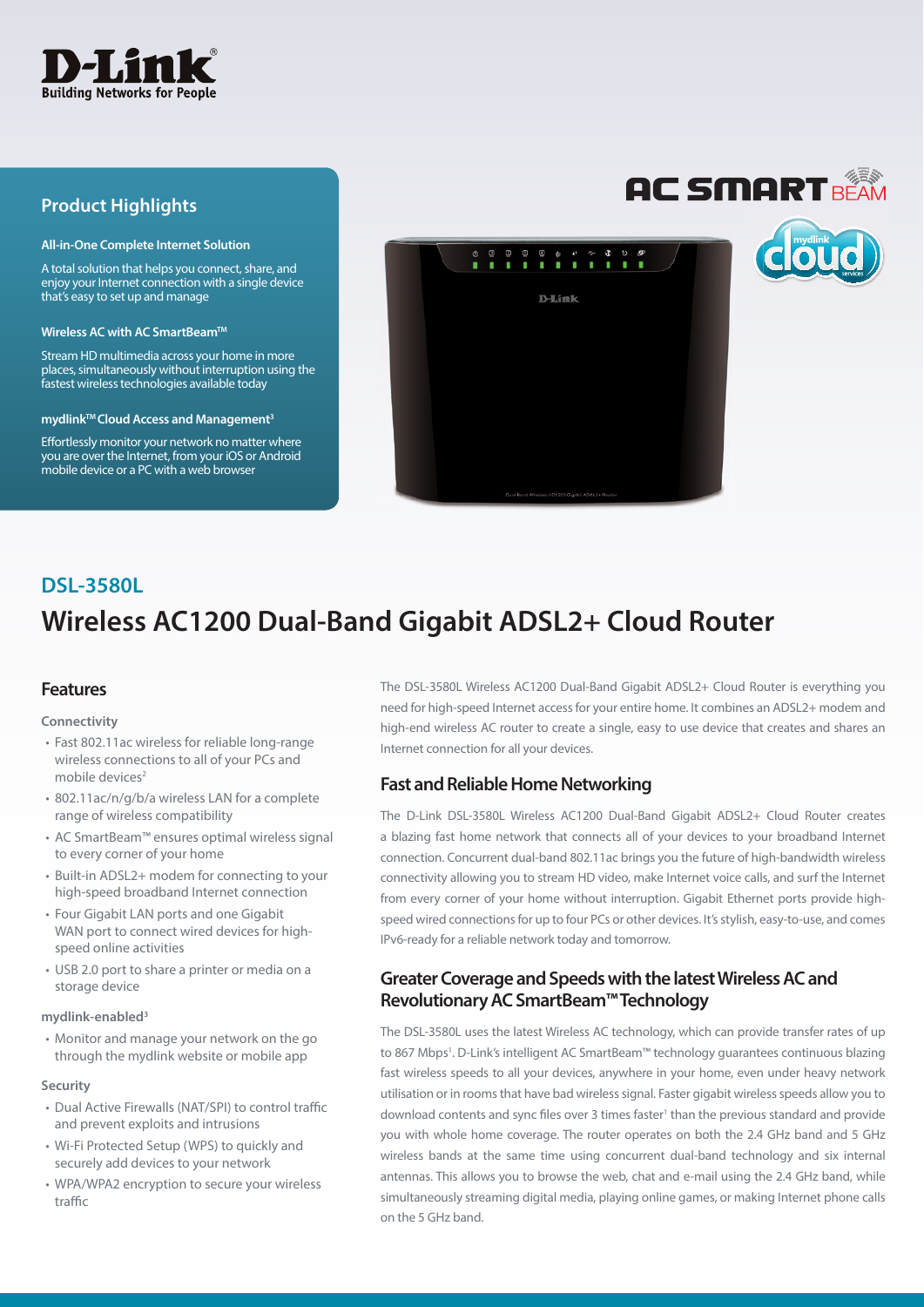

## **Monitor and Manage Your Network from Anywhere with mydlink3**

The Wireless AC1200 Dual-Band Gigabit ADSL2+ Cloud Router allows you to use the secure mydlink web portal and mobile apps to remotely access, view, and manage devices on your home network no matter where you are. See who's connected to your router, change settings, or block connections, all from any PC with an Internet connection, or an iOS or Android mobile device. Parents can monitor what sites their children are visiting, and can stay informed and in control wherever they are.

# **Share a Storage Drive or Printer Easily**

Connect a USB storage device to the DSL-3580L to create a shared storage space, making it easy to share music, movies and documents between computers and devices connected on your home network. Plug in a USB hard drive and access your library of videos and music from your laptop. You can even customise your shared storage space by creating separate accounts to control access to the USB drive, so you can share your music with everyone but keep your personal files private. You can also connect a USB multifunctional printer to share printing and scanning functions, allowing a single printer to be shared with an office or a household.



Gigabit WAN Port Gigabit LAN Ports USB 2.0 Port 2.4G/5G Wi-Fi Buttons

# **AC SmartBeamTM Technology Explained**



| <b>Technical Specifications</b> |                                                                                                                                                                                         |                                                                                                                                                  |
|---------------------------------|-----------------------------------------------------------------------------------------------------------------------------------------------------------------------------------------|--------------------------------------------------------------------------------------------------------------------------------------------------|
| General                         |                                                                                                                                                                                         |                                                                                                                                                  |
| Device Interfaces               | • 802.11ac/n/g/b/a Wireless LAN<br>• Four 10/100/1000 Gigabit LAN ports<br>• One 10/100/1000 Gigabit WAN port                                                                           | • One RJ-11 ADSL port<br>$\cdot$ USB 2.0 port                                                                                                    |
| Antenna Type                    | • Four internal MIMO antennas                                                                                                                                                           |                                                                                                                                                  |
| Standards                       | • IEEE 802.11ac<br>• IEEE 802.11n<br>• IEEE 802.11q<br>• IEEE 802.11b                                                                                                                   | $\cdot$ IEEE 802.11a<br>• IEEE 802.3<br>• IEEE 802.3u                                                                                            |
| Minimum System Requirements     | • Windows 8/7/Vista/XP SP3 or<br>Mac OS X 10.4 or higher<br>· Microsoft Internet Explorer 6 or higher, Firefox 1.0<br>or higher, Safari 1.2 or higher, or other Java-enabled<br>browser | • Devices with Ethernet network interface or<br>802.11ac/n/g/b/a wireless connectivity<br>• Subscription with an Internet Service Provider (ISP) |